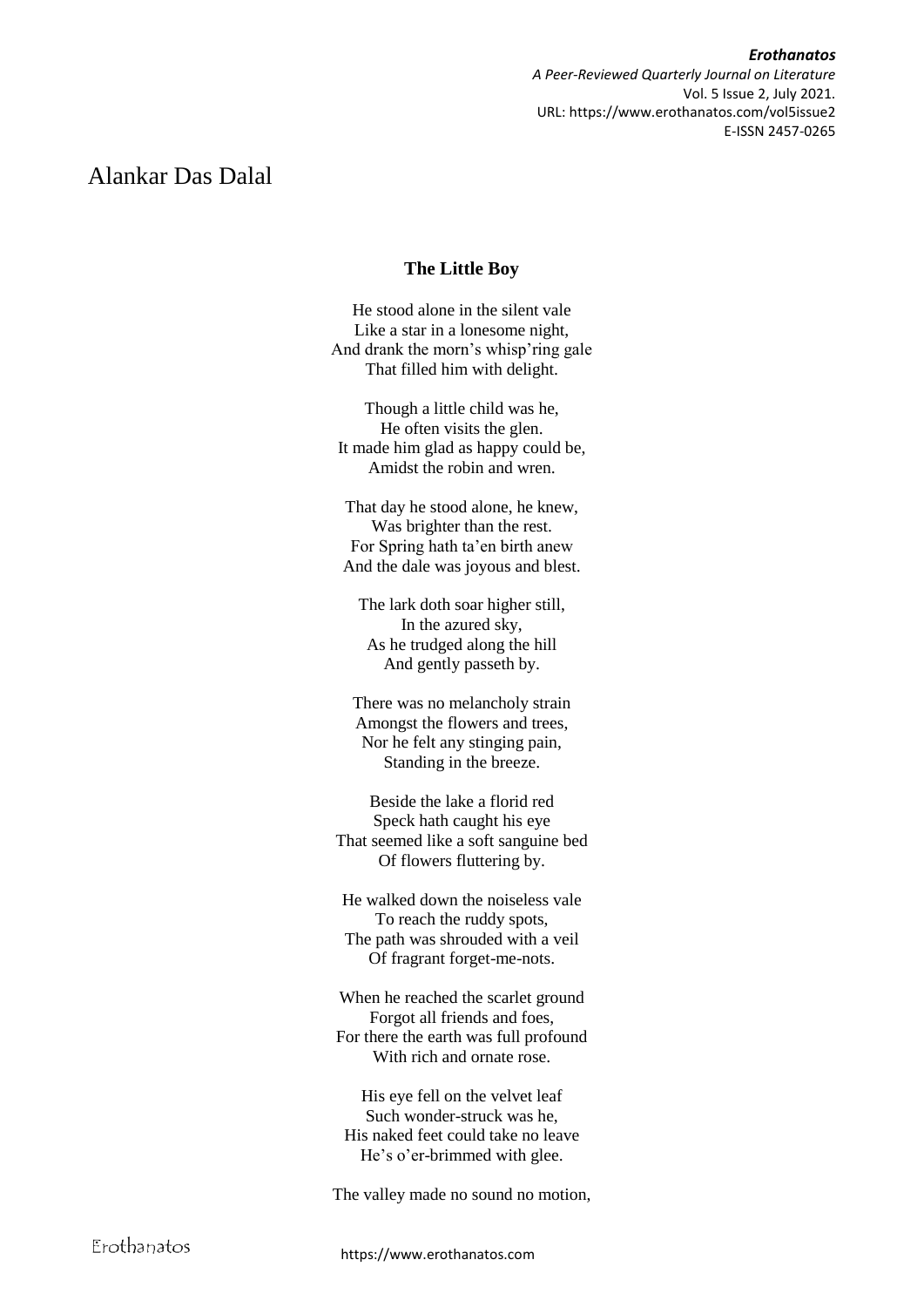The crimson rose stood bare. It raised its head towards the ocean, The boy could only stare.

He hath trodd'n many a mead Yet never this beauty seen, The petals borne the pearly beads And outwards they doth lean.

He sits upon the grassy glade And looks upon the rose, The leaves doth shine like a jade, Oblivious of all throes.

The sunbeams dance upon the rose And lighten up the beads, That show the flying cuckoo goes Like swiftly moving steeds.

He breathes the sweet scented air In all tranquility. And hears the flower's song, though rare, In silent mellifluity.

O'erwhelmed thus, a drowse he feels, Images in mind were born, In wings of poesy he reels, Though child, no poet in form.

His morning trance splits asudden By a busily buzzing bee, That echoes the voice in Keats' garden And its chanting minstrelsy.

It sat on the airy -beaded edge, And stopped its whizzing wings Awhile, then it flew to a sedge, And there a song she sings.

The zephyr swayed the rose's head On its caressed seat, The flower's golden grainy bed' His gleaming eye doth meet.

He plants a palmy skimmimg touch Upon its suave -red floor , A silken touch that fills with such Joy and cheer galore.

That pleasure could beget such pain This innocent child knew not, For earnest the rosy thorn hath smitten; And O, the pain he got!

A drop of blood did stain the rose Like an old heart guilt -laden, That with time doth bigger grows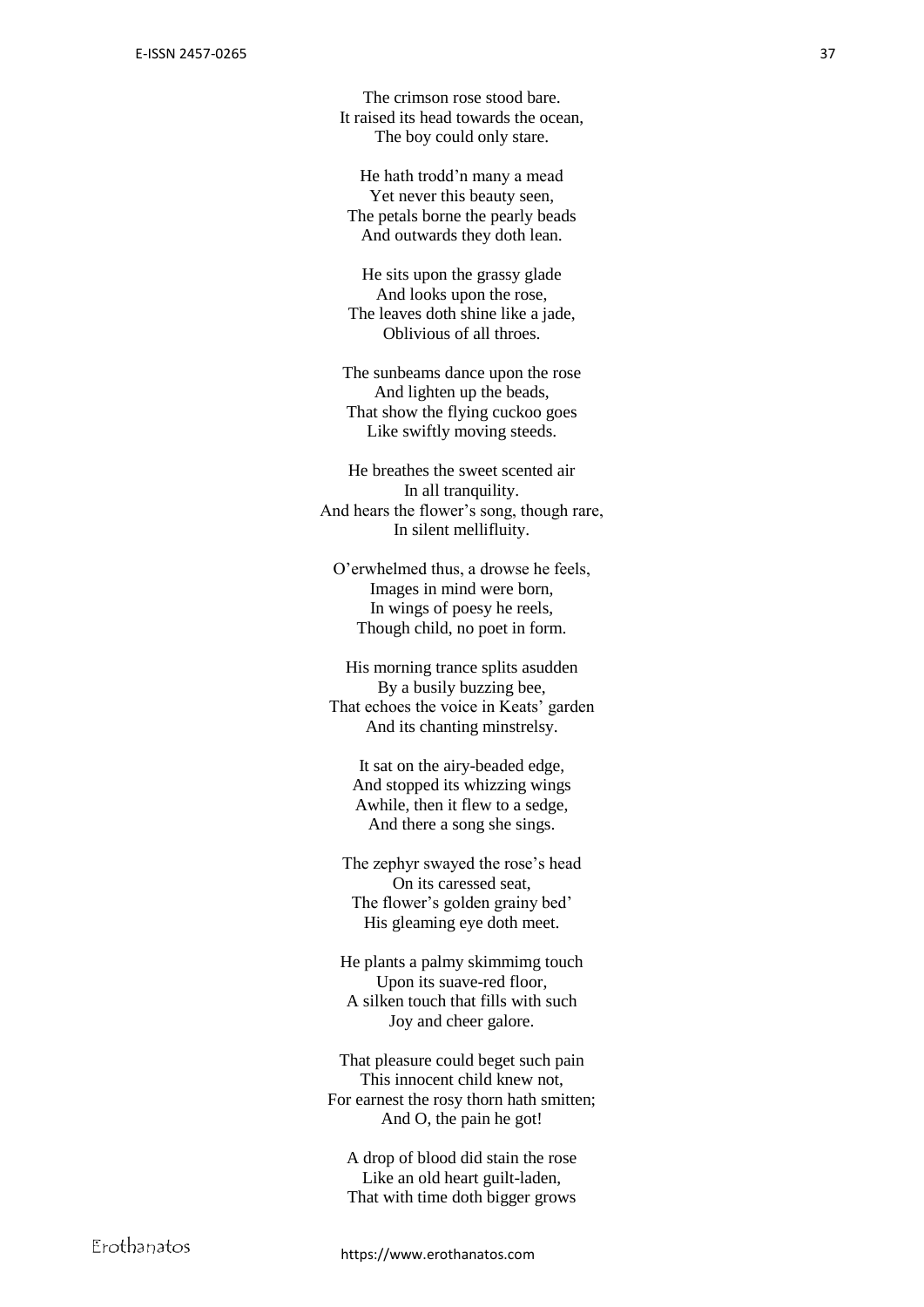As if predicted by a raven.

The flower drank the child's blood Like a thirsty monstrous pard, And in his eyes there rose a flood Of tears unanswered.

The needle was a serpent guiled With lusty covered part "Who'd think," quoth'd the child, "Such treach'ry in her heart?"

He couldn't conceive nor concile, The beauty he so cherished, Could bear such hatred to belie. His 'gnorant heart lay perished.

Like a heinous-hooded hawk That strikes an unflawed kill, The thorn too holds Creation's mock In stir not, but in still.

The thorny spine from underneath, Bore an acursed look. A sorry sight the petals breathed, No pity they ever took.

The tear that hath swell'd so long, Now dropped in silent ease. He hears no music nor a song As the scarlet ground he leaves.

As he goes, his heart sublime, The nightly creatures call. The heaven's orb now kissed the line, The day now veiled in pall.

Now he knows what seemeth rich May not be throughout so, The façade may never at all teach That inward lieth woe.

No more a naïve child was he, As from the vale he ran. No more a little boy was he, But a wise and suff'ring man.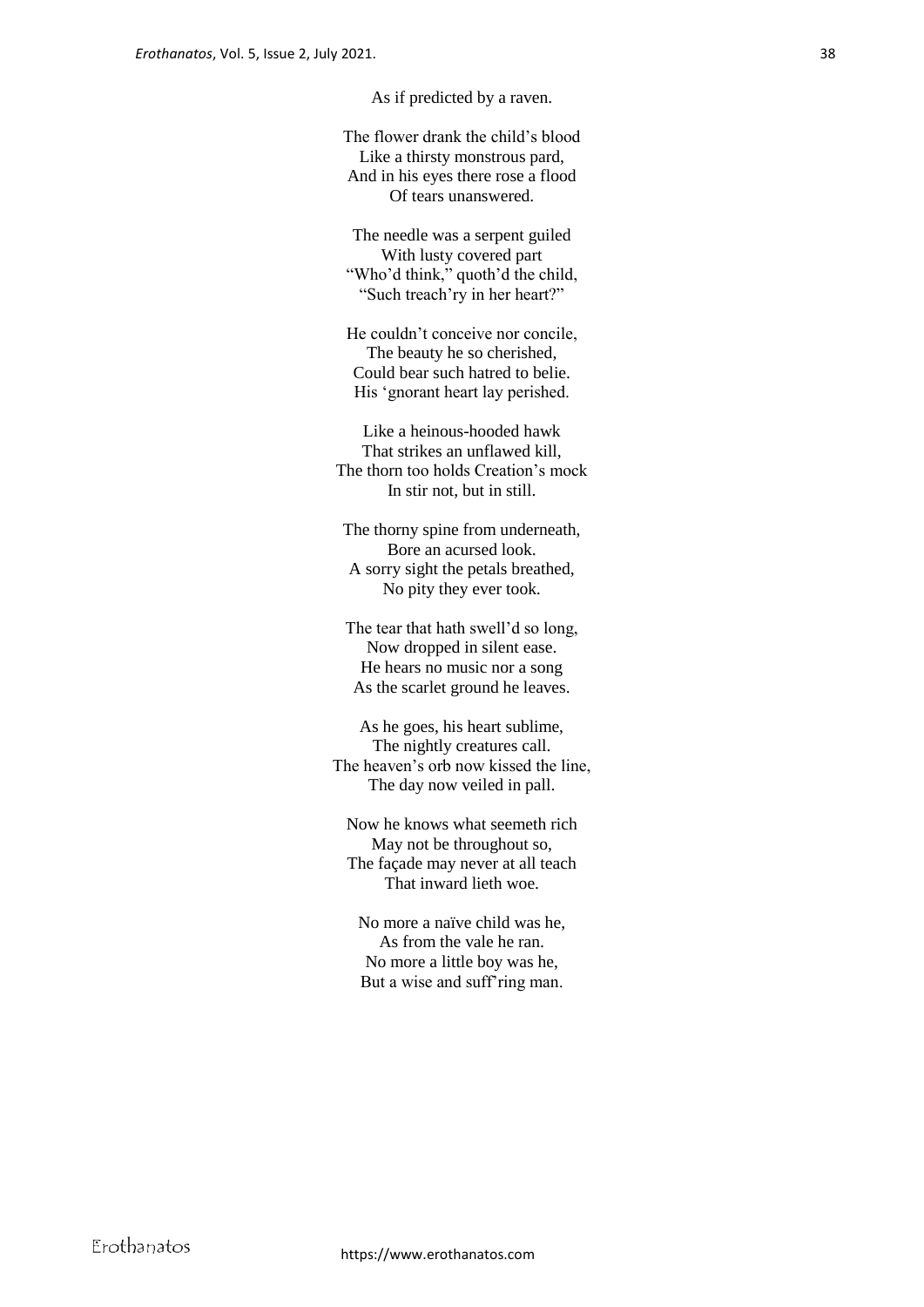#### **The Evil Hour**

**I**

The fiercest cloud of the sunless sky Split a venomous tongue of fire, That raged through every skeleton'd tree, And every shadowy briar. The savage wind like a bloodhound fang'd Did leap upon the earth, And drove the earth to smithereens small With voids of joyless mirth. The monstrous night hid the dreamful stars, The sun slept the other side , Here dole -frenzied Daemon ruled, And painful woe betide. The flowers did gloom with a palsied -eye, Their beds looked like a tomb, Not a downy dove did take a birth From the death -infested womb. The birds here tuned no ancient charm, But in their nest did moan, They turned so pale in their sullied plight, That they could only groan. A swarthy sullen Stygian sprite Strode singing a curs'd strain That spread through the plaintive wailing wind, Heralding grief and pain. A lonesome nymph on the dreary soil Did pine for a drop of water, For aeons it hath crawl'd and broil'd, In agony did it flutter. Frozen was the misty air, It execrations howled, Menacing breath sailed everywhere With blessed whispers ghouled. The pall did cover the grey -ston'd moon, It lost its silver sheen, Such pallor strange of the nightly orb Not a bard hath ever seen. The mirror o' the sickly pallid lake, Hath turned the blackest haze, Stained by the dome's darken'd shroud Of terror -stricken days.

## **II**

Amidst such roaring tumult lay, Beneath a lifeless bower, A wanly wearied woman old, From no ivory tower. Like a forlorn maid she looked, With ghastly -ailing eyes, With bloody feet and ruddy tears, she could Neither move nor rise. A heavy -crest'd heart she bore,

https://www.erothanatos.com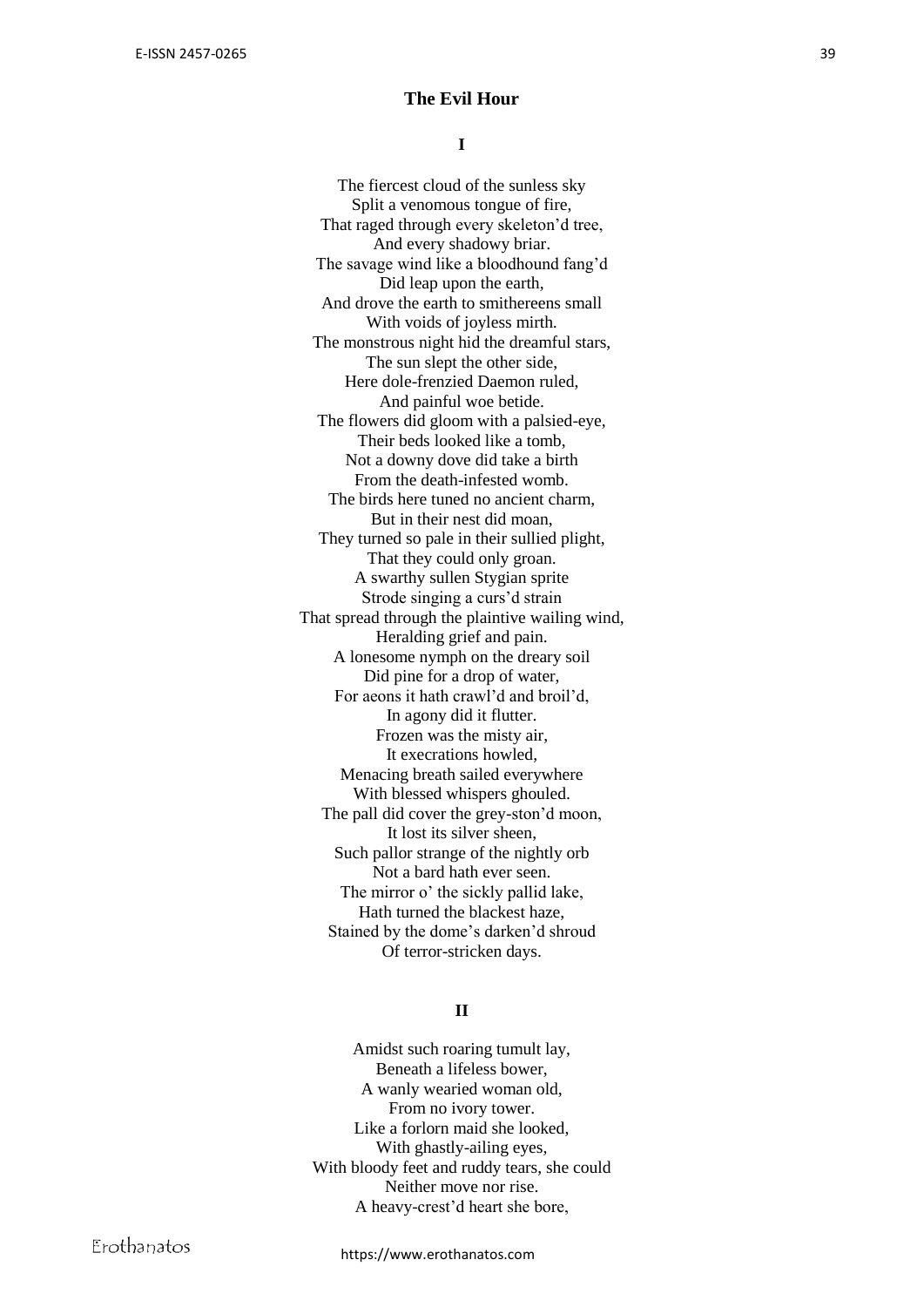That swell'd sorrow-laden, In silence alone, endured it all, This ill-maladied maiden. She couldn't breathe a painless sigh, Thus drowned in despair wild, For this loveless, cruel, treach'rous world Hath killed her tender child. Thence she knew what joy and mirth, What was cheer and glee. But a swiftly passing shadow That in dark doth flee. Happiness is but a vision'd dream Of a sweet-scent'd eye, That dreams of a journey to an elfin grot In waking nowhere nigh. 'Tis like a drop of vap'rous air, Canst not be grasped nor caught, That eludes every human heart, Every unhappy lot. Thus, in Erebus, she stood, An alabaster white and cold, Unvisited by all merry thoughts, Her miseries sung and told.

### **III**

Sev'ral springs have passed since then, Like embers burn'd the maid, And comfort crept in her wretched heart, When she lay in cold death-bed. No more the bitter chill doth rage, The stormy night becalm'd. Soft and slow she trod the path, Her frosty breath benumb'd. As the still night closed down on her, In silence she made her way, The dormant sun from his slumber rise, Alas, now comes the day!

#### **Good Morning!**

The Sun begins His heavenly march Charioted on his Rainbowic arch. The birdies sing, & th' flow'rs bloom As Delight defeats The sad heart's gloom The day doth dazzle In its sprightly dance As the Sun showers His benign glance!

https://www.erothanatos.com